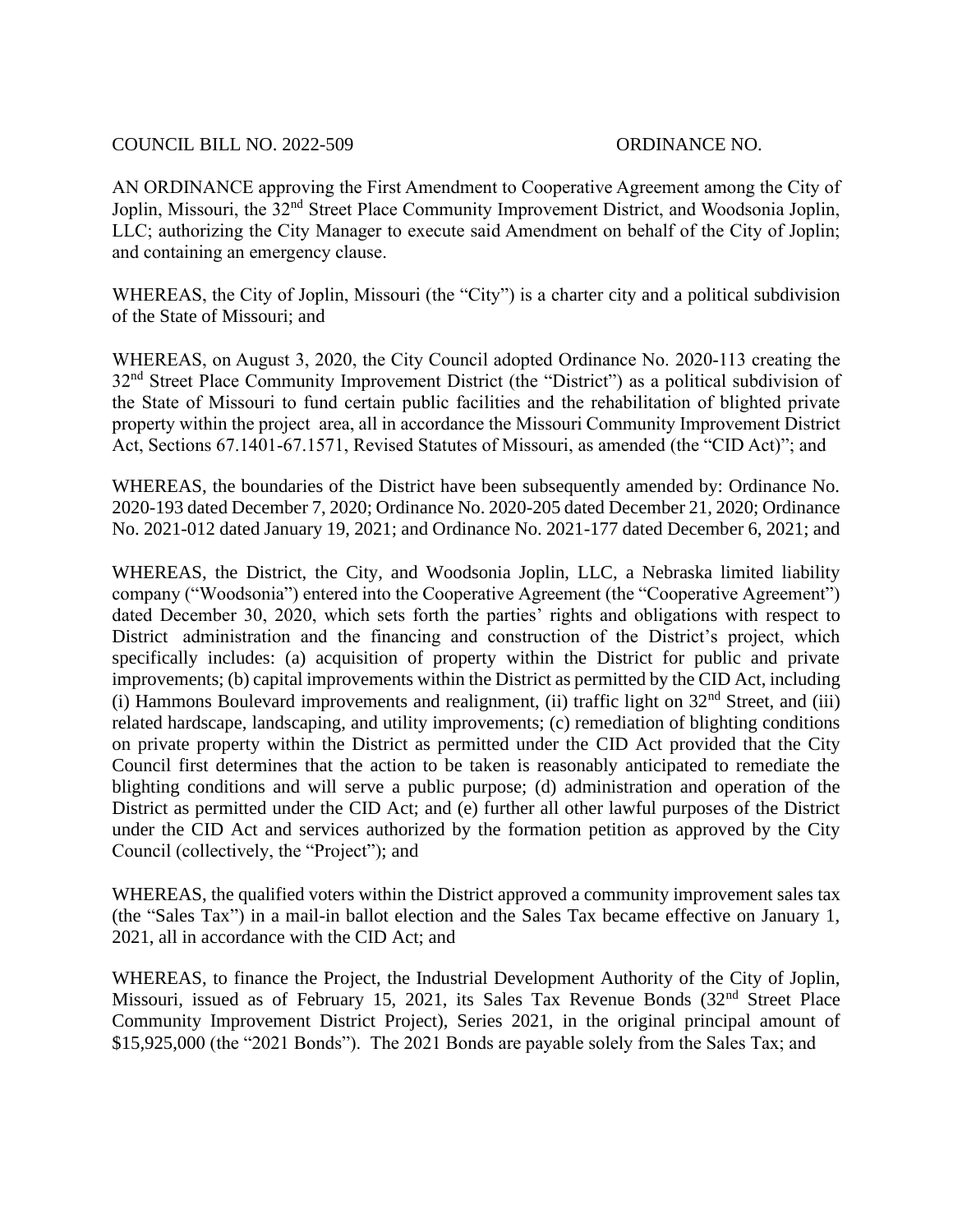WHEREAS, at the time the 2021 Bonds were issued, it was anticipated that 2021 Bond proceeds would be used to pay for additional public improvements north of the midline of  $32<sup>nd</sup>$  Street and to 36<sup>th</sup> Street at its intersection with Rangeline Road, and the City Council by Ordinance No. 2021-177 dated December 6, 2021, approved: (i) the addition of property to the District to allow the District to fund such public improvements; and (ii) an update to the Five-Year Plan budget attached as Exhibit D-1 to the Formation Petition to include line items for such public improvements; and

WHEREAS, the 2021 Bond documents refer to the original Project budget attached as Exhibit E-2 to the Cooperative Agreement. To allow the District to utilize 2021 Bond proceeds to fund planned public improvements north of the midline of 32<sup>nd</sup> Street and on 36<sup>th</sup> Street at its intersection with Rangeline Road, it is necessary to amend the Project budget attached as Exhibit E-2 to the Cooperative Agreement to include such public improvements; and

WHEREAS, by its Resolution No. 2022-01 dated March 17, 2022, the District's Board of Directors approved the First Amendment to Cooperative Agreement (the "Amendment") among the District, the City, and Woodsonia to update the District budgets attached to the Cooperative Agreement as Exhibits E-1 and E-2 and to make such other amendments to the Cooperative Agreement included in the Amendment as presented to the City Council for approval.

BE IT ORDAINED BY THE COUNIL OF THE CITY OF JOPLIN, MISSOURI, as follows:

Section 1. That the First Amendment to Cooperative Agreement among the City of Joplin, Missouri, the 32nd Street Place Community Improvement District, and Woodsonia Joplin, LLC, attached hereto as Exhibit A is approved and the City is authorized to execute said amendment on behalf of the City.

Section 2. The City Manager, City Clerk and any other appropriate City officials are hereby authorized to take any action as may be deemed necessary or convenient to carry out and comply with the intent of this Ordinance and to execute and deliver for and on behalf of the City all certificates, instruments or other documents as may be necessary, desirable, convenient or proper to perform all matters herein authorized.

Section 3. It is hereby declared to be the intention of the City Council that each and every part, section and subsection of this Ordinance shall be separate and severable from each and every other part, section and subsection hereof and that the City Council intends to adopt each said part, section and subsection separately and independently of any other part, section and subsection. In the event that any part, section or subsection of this Ordinance shall be determined to be or to have been unlawful or unconstitutional, the remaining parts, sections and subsections shall be and remain in full force and effect, unless the court making such finding shall determine that the valid portions standing alone are incomplete and are incapable of being executed in accord with the legislative intent.

Section 4. This Ordinance relating to the First Amendment to Cooperative Agreement is declared by the City Council to be an emergency within this meaning of Section 2.12, subparagraph (6), of the Home Rule Charter of the City of Joplin, Missouri, and as such shall become effective immediately upon its passage. The First Amendment to Cooperative Agreement needs to be approved to advance the District's project.